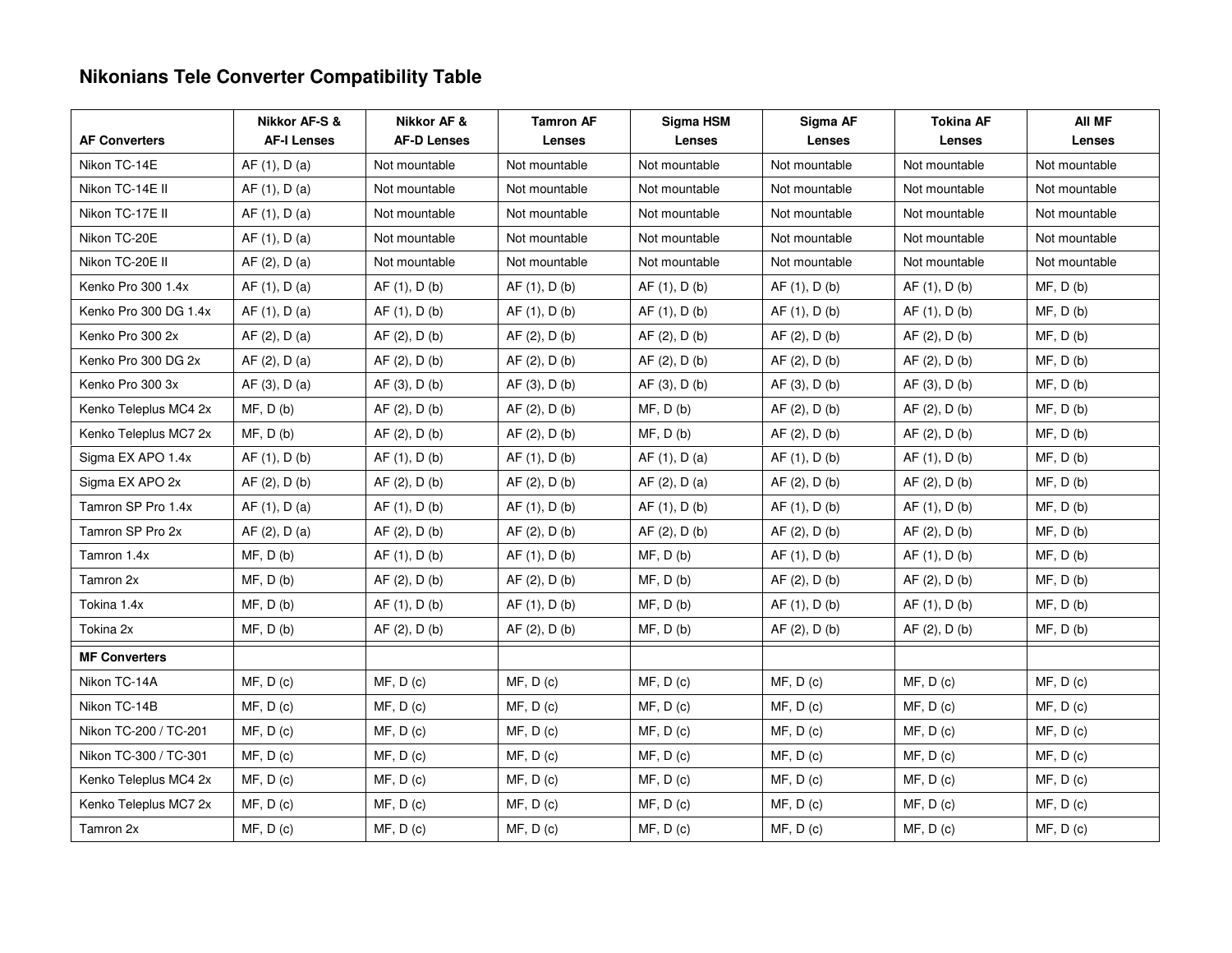# **Notes**

#### **General Converter Usage**

Tele Converters are a good and relatively inexpensive way of extending the focal length, and hence the range, of an existing lens. However, their usage comes at a price in performance terms. Typically, AF speed may be reduced, and any tendency of the lens to "hunt" may increase. Image quality (resolution and contrast) is likely to be degraded somewhat. Lastly, an inevitable result of using any converter is a lessening of light transmission, and hence a darker viewfinder:

- + a 1.4x converter will lose 1 stop of light; an f/2.8 lens becomes an f/4 lens
- + a 1.7x converter will lose 1.5 stops of light; an f/2.8 lens becomes an f/4.7 lens
- + a 2x converter will lose 2 stops of light; an f/2.8 lens becomes an f/5.6 lens
- + a 3x converter will lose 3 stops of light; an f/2.8 lens becomes an f/8 lens.

Converters are generally designed to be used on longer focal length lenses. Prime lenses under about 100mm, and zooms shorter than about 70-200mm, tend to give poorer results with converters.

The Nikon MF converters have limitations as to which focal lengths they can be used on. The TC-14A, TC-200 and TC-201 are intended for lenses of 200mm and less; the TC-14B, TC-300 and TC-301 are intended for lenses of 300mm and more.

Not all lenses will physically fit all converters. If the converter has a protruding front element, and/or the lens has a non-recessed rear element, fitting the converter could damage both it and the lens. The Nikon TC-300 and TC-301 are good examples. Nikonians cannot be held responsible for any damage caused by mounting any converter on any lens.

Converters transmit various signals between the lens and camera using electrical contacts. 10 contacts are currently required for full operation, including autofocus and VR functions where the lens has them, with Nikon AF cameras. Autofocus is transmitted using the electrical contacts for AF-S, AF-I and Sigma HSM lenses, or through a mechanical clutch known colloquially as "screwdriver" for all other AF lenses. Nikon's TC-xxE and TC-xxE II converters donot have the "screwdriver" clutch; some older 3<sup>rd</sup> Party converters such as the Kenko Teleplus MC4 and MC7 lack the contacts for AF-S/HSM lenses. Aperture control is transmitted through the contacts for "G-type" lenses, or through a mechanical linkage for other lenses.

If a VR lens will autofocus with a particular converter and camera combination, then VR will also work. If a lens will meter with a particular camera, then in general metering will also work with a converter attached.

Nikon's TC-xxE and TC-xxE II converters have a tab on the front mounting ring that prevents them being mounted on anything but the longer Nikkor AF-S and AF-I lenses. It is possible to remove the tab with a grinding tool, but Nikonians cannot be held responsible for any damage caused by doing so.

The Tamron SP Pro converters are functionally the same as the Kenko Pro 300 converters; any differences are cosmetic only. Likewise, the Nikkor TC-xxE and TC-xxE II converters have only cosmetic differences.